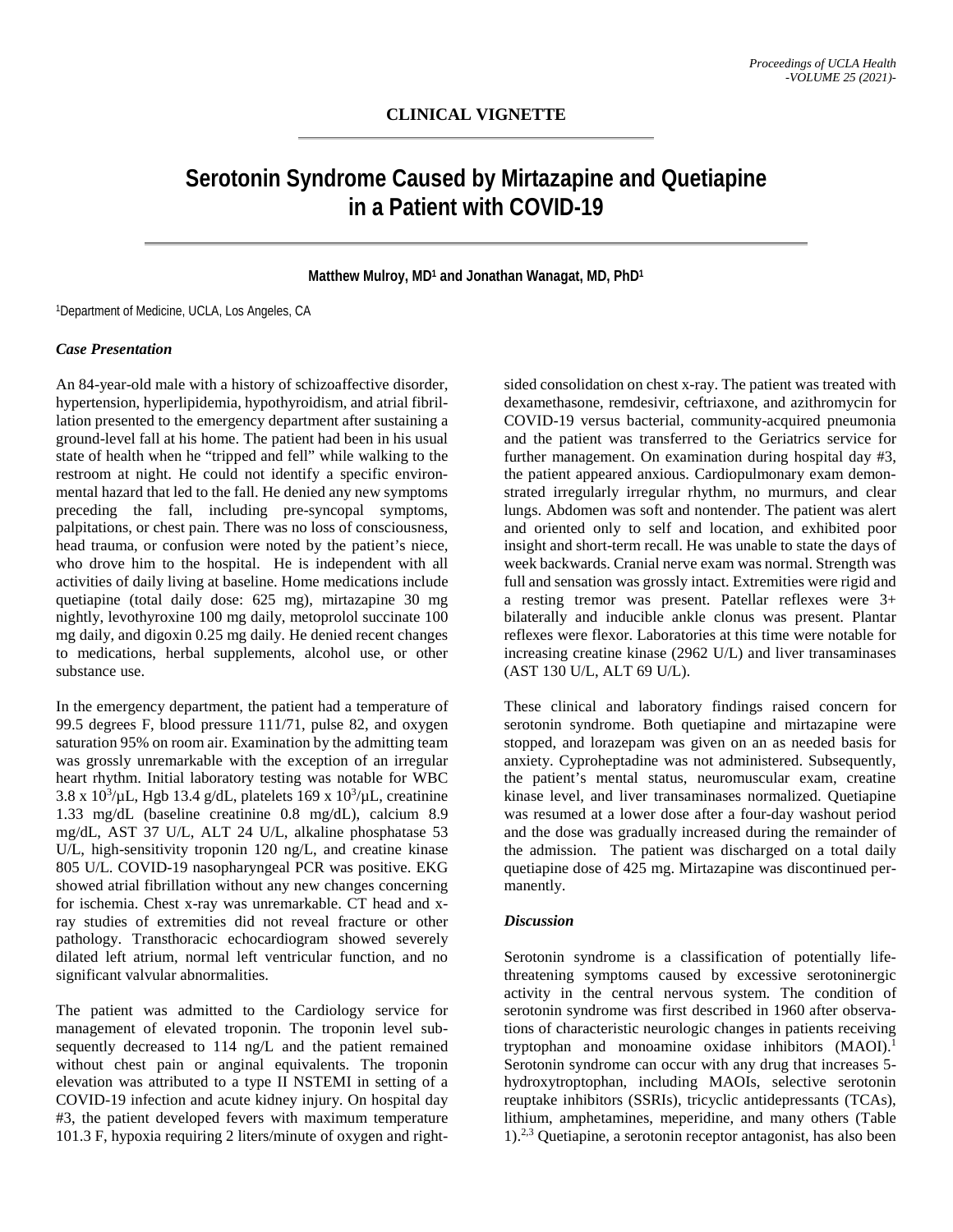associated with serotonin syndrome, particularly when combined with other serotoninergic agents such as mirtazapine. The mechanism for quetiapine-associated serotonin syndrome is not fully understood. Proposed mechanisms include drug-drug effects on metabolism and selective activation of 5-HT1a receptors by 5-HT2a antagonism. 4

Manifestations of serotonin syndrome are often described as a triad of cognitive-behavioral changes (altered mental status, agitation), autonomic hyperactivity (fever, hypertension, tachycardia, mydriasis, diaphoresis), and neuromuscular abnormalities (tremor, hyperreflexia, clonus, rigidity).<sup>2,5</sup> No laboratory test exists for the diagnosis of serotonin syndrome, though nonspecific laboratory abnormalities have been reported, including leukocytosis, elevated creatine kinase, elevated liver transaminases, and decreased bicarbonate. The diagnosis of serotonin syndrome is clinical. One diagnostic tool is called the Hunter Serotonin Toxicity Criteria (Figure 1), which has a sensitivity and specificity of 84 and 97%, when compared to a gold standard of diagnosis by a medical toxicologist. 6

The patient in this case exhibited multiple signs of serotonin syndrome, including changes in mental status, clonus, hypertonicity, hyperreflexia, and tremor, as well as elevated creatine kinase and liver transaminases. His presentation fulfills the Hunter Criteria for serotonin syndrome, and this diagnosis is supported by the fact that these symptoms resolved after

discontinuation of the serotonergic medications. In this case, synergistic serotonergic effects from mirtazapine and high-dose quetiapine led to serotonin syndrome. This older adult patient was predisposed to serotonin toxicity by age-related changes in pharmacokinetics. Since this patient did not have recent dose adjustments to his psychiatric medication regimen prior to his presentation, it is possible that he had prior subacute or chronic serotonin syndrome that had not been detected. The onset of acute illness and inflammation related to his COVID-19 infection, as well as an acute kidney injury, may have led to changes in drug metabolism and clearance that caused increased serotonergic activity and led to the manifestations of serotonin syndrome described in this case.

In conclusion, physicians should be aware that serotonin syndrome is a predictable consequence of the usage of serotonergic drugs (frequently a combination of serotonergic drugs) and is preventable. While certain classes of psychiatric medications are classically associated with serotonin syndrome (MAOIs, SSRIs, TCAs), there is a remarkably long list of medications that have serotonergic activity including atypical antipsychotics, non-psychiatric medications, and recreational drugs. Physicians should have a high index of suspicion for serotonin syndrome when caring for a patient who is (1) receiving serotonergic agent(s) and (2) has at least one symptom of serotonin syndrome.

**Figure 1:** Hunter Serotonin Toxicity Criteria. Adapted from Dunkley et al.<sup>6</sup>

In the presence of a serotonergic agent, serotonin toxicity exists if any ONE of the following conditions is met:

- 1. Spontaneous clonus
- 2. Inducible clonus **+** agitation or diaphoresis
- 3. Ocular clonus **+** agitation or diaphoresis
- 4. Tremor **+** hyperreflexia
- 5. Hypertonia **+** temperature > 38°C **+** ocular or inducible clonus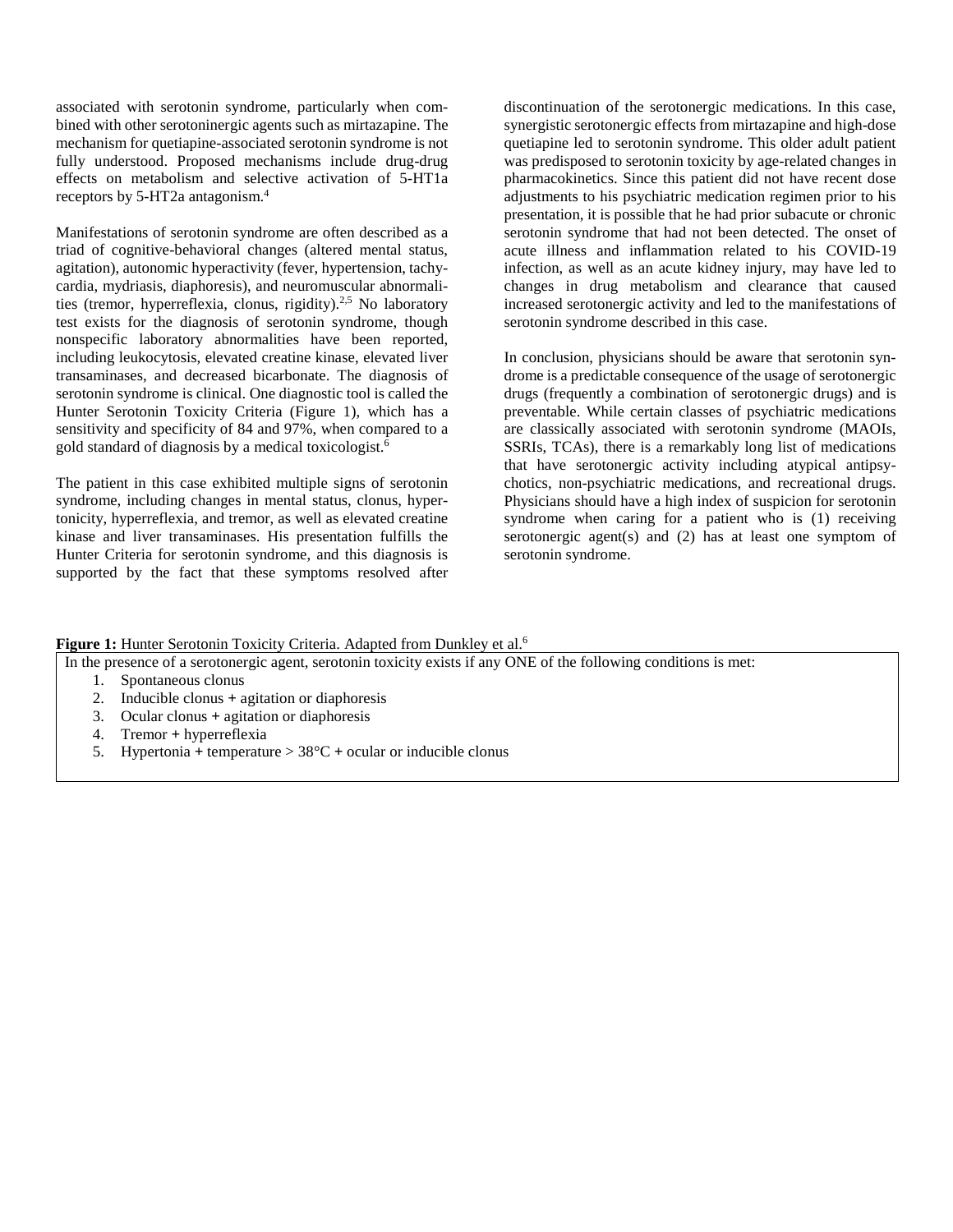**Table 1:** Drugs associated with serotonin syndrome, with associated mechanisms. Figure adapted from Jacqueline Volpi-Abadie et al.3

| Mechanism                           | <b>Associated drugs</b>                                                                              |
|-------------------------------------|------------------------------------------------------------------------------------------------------|
| Inhibit serotonin uptake            | Amphetamines/weight loss drugs: phentermine                                                          |
|                                     | Antiemetics: granisetron, ondansetron                                                                |
|                                     | Antihistamines: chlorpheniramine                                                                     |
|                                     | Certain opiates: levomethorphan, levorphanol, meperidine, methadone, pentazocine, pethidine,         |
|                                     | tapentadol, tramadol                                                                                 |
|                                     | Cold remedies: dextromethorphan                                                                      |
|                                     | Drugs of abuse: cocaine, MDMA                                                                        |
|                                     | Herbal supplements: St. John's wort                                                                  |
|                                     | SNRIs/SSRIs: desvenlafaxine, duloxetine, venlafaxine, citalopram, escitalopram, fluoxetine,          |
|                                     | fluvoxamine, paroxetine, sertraline                                                                  |
|                                     | TCAs: amitriptyline, amoxapine, clomipramine, desipramine, doxepin, imipramine, maprotiline,         |
|                                     | nortriptyline, protriptyline, trimipramine                                                           |
|                                     | Other antidepressants: bupropion, nefazodone, trazodone                                              |
| Inhibit serotonin metabolism        | <b>Anxiolytics:</b> buspirone                                                                        |
|                                     | Herbal supplements: St. John's wort                                                                  |
|                                     | MAOIs: furazolidone, isocarboxazid, linezolid, methylene blue, phenelzine, selegiline, Syrian        |
|                                     | rue, tranylcypromine                                                                                 |
|                                     | Triptans: almotriptan, eletriptan, frovatriptan, naratriptan, rizatriptan, sumatriptan, zolmitriptan |
| Increase serotonin synthesis        | Amphetamines/weight loss drugs: phentermine                                                          |
|                                     | Dietary supplements: L-tryptophan                                                                    |
|                                     | Drugs of abuse: cocaine                                                                              |
| <b>Increase serotonin release</b>   | Antidepressants: mirtazapine                                                                         |
|                                     | Amphetamines/weight loss drugs: phentermine                                                          |
|                                     | Certain opiates: meperidine, oxycodone, tramadol                                                     |
|                                     | Cold remedies: dextromethorphan                                                                      |
|                                     | Drugs of abuse: MDMA                                                                                 |
|                                     | Parkinson disease treatment: L-dopa                                                                  |
| <b>Activate serotonin receptors</b> | <b>Anxiolytics:</b> buspirone                                                                        |
|                                     | Antidepressants: mirtazapine, trazodone                                                              |
|                                     | Antimigraines: dihydroergotamine, triptans                                                           |
|                                     | Certain opiates: fentanyl, meperidine                                                                |
|                                     | <b>Drugs of abuse: LSD</b>                                                                           |
|                                     | <b>Mood stabilizers:</b> lithium                                                                     |
|                                     | Prokinetic agents: metoclopramide                                                                    |
| Inhibit CYP450 microsomal           | CYP2D6                                                                                               |
| oxidases                            | Inhibitors: fluoxetine, sertraline                                                                   |
|                                     | Substrates: dextromethorphan, oxycodone, phentermine, risperidone, tramadol                          |
|                                     | <b>CYP3A4</b>                                                                                        |
|                                     | Inhibitors: ciprofloxacin, ritonavir                                                                 |
|                                     | Substrates: methadone, oxycodone, venlafaxine                                                        |
|                                     | <b>CYP2C19</b>                                                                                       |
|                                     | Inhibitors: fluconazole                                                                              |
|                                     | <b>Substrates:</b> citalopram                                                                        |

## **REFERENCES**

- 1. **Oates JA, Sjoerdsma A**. Neurologic effects of tryptophan in patients receiving a monoamine oxidase inhibitor. *Neurology*. 1960 Dec;10:1076-8. doi: 10.1212/ wnl.10.12.1076. PMID: 13730138.
- 2. **Mason PJ, Morris VA, Balcezak TJ**. Serotonin syndrome. Presentation of 2 cases and review of the literature. *Medicine (Baltimore).* 2000 Jul;79(4):201-9. doi: 10.1097/00005792-200007000-00001. PMID: 10941349.
- 3. **Volpi-Abadie J, Kaye AM, Kaye AD**. Serotonin syndrome. *Ochsner J*. 2013 Winter;13(4):533-40. PMID: 24358002; PMCID: PMC3865832.
- 4. **Racz R, Soldatos TG, Jackson D, Burkhart K**. Association Between Serotonin Syndrome and Second-Generation Antipsychotics via Pharmacological Target-Adverse Event Analysis. *Clin Transl Sci*. 2018 May;11(3):322-329. doi: 10.1111/cts.12543. Epub 2018 Mar 25. PMID: 29575568; PMCID: PMC5944571.